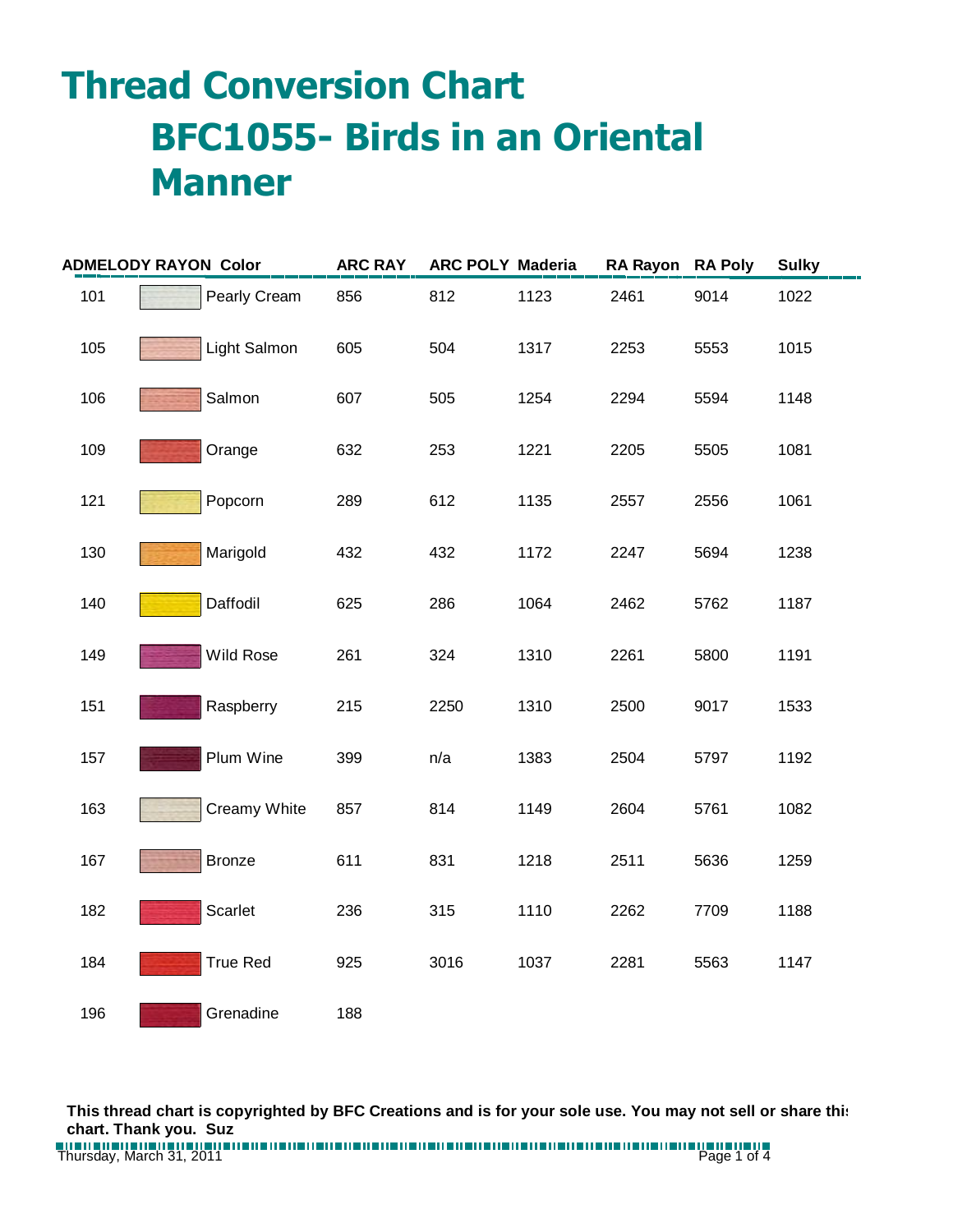| <b>ADMELODY RAYON Color</b> |                   | <b>ARC RAY</b> | <b>ARC POLY Maderia</b> |      | <b>RA Rayon</b> | <b>RA Poly</b> | <b>Sulky</b> |
|-----------------------------|-------------------|----------------|-------------------------|------|-----------------|----------------|--------------|
| 201                         | Passion Pink      | 274            | 309                     | 1309 | 2415            | 9007           | 1256         |
| 226                         | White             | 015            | 010                     | 1005 | 2297            | 5597           | 1001         |
| 227                         | <b>Black</b>      | 020            | 020                     | 1000 | 2296            | 5596           | 1005         |
| 228                         | <b>Grey Mist</b>  | 821            | 1004                    | 1010 | 5703            | 1086           | 1236         |
| 234                         | Slate Grey        | 0              | 961                     | 1227 | 2278            | 5578           | 1207         |
| 297                         | <b>Steel Blue</b> | 307            | 448                     | 1290 | 2735            | 9104           | 1230         |
| 298                         | Dk. Steel Blue    | 277            | 116                     | 1161 | 2341            | 5641           | 1182         |
| 299                         | Ocean Depths      | 382            | 415                     | 1242 | 2625            | 5824           | 1200         |
| 316                         | Midnight Green    | 303            | 240                     | 1303 | 2553            | 9155           | 1103         |
| 318                         | Sage              | 222            | 1615                    | 1098 | 2284            | 9144           | 1101         |
| 321                         | Goldenrod         | 625            | 982                     | 1102 | 2547            | 9035           | 1067         |
| 329                         | Chocolate Cake    | 879            | 892                     | 1059 | 2337            | 5672           | 1059         |
| 331                         | Coffee Bean       | $\pmb{0}$      | 1152                    | 1336 | 1336            | 2372           | 5672         |
| 332                         | Mahogany          | $\pmb{0}$      | 840                     | 1358 | 2339            | 5702           | 1217         |
| 333                         | TerraCotta        | $\pmb{0}$      | 253                     | 1257 | 2481            | 5589           | 1216         |
| 336                         | Sunkissed         | 403            | 412                     | 1338 | 2224            | 5524           | 1128         |
| 340                         | Auburn            | 387            | 621                     | 1126 | 2401            | 9130           | 1126         |
| 341                         | Gravel            | 857            | 1146                    | 1060 | 2476            | 5776           | 1127         |
| 343                         | <b>Beige</b>      | 404            | 2518                    | 1070 | 2606            | 9094           | 1055         |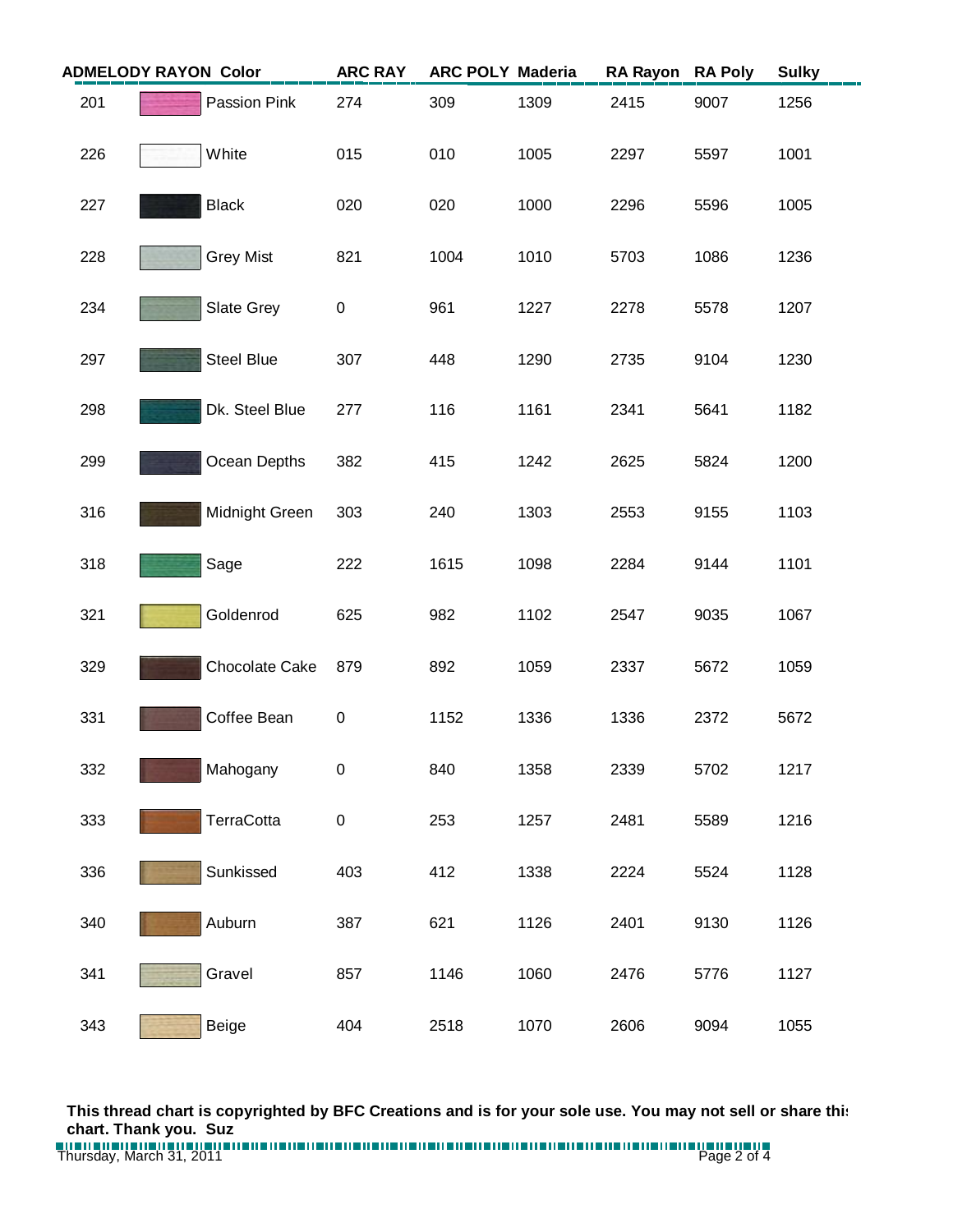| <b>ADMELODY RAYON Color</b> |                        | <b>ARC RAY</b> | <b>ARC POLY Maderia</b> |      | <b>RA Rayon</b> | <b>RA Poly</b> | <b>Sulky</b> |
|-----------------------------|------------------------|----------------|-------------------------|------|-----------------|----------------|--------------|
| 347                         | <b>Brazil Brown</b>    | 620            | 833                     | 1218 | 2336            | 5789           | 1217         |
| 348                         | Tan                    | 878            | 1545                    | 1056 | 2488            | 5815           | 1056         |
| 349                         | Light Brown            | 195            | 621                     | 1255 | 2400            | 9131           | 1128         |
| 368                         | Med. Silver            | 118            | 588                     | 1212 | 2733            | 5782           | 1011         |
| 369                         | Lt. Smokey Blue        | $\overline{0}$ | 382                     | 1275 | 2383            | 9089           | 1030         |
| 370                         | Silver Blue            | 453            | 541                     | 1175 | 2275            | 5836           | 1198         |
| 371                         | Dk. Pewter             | 381            | 541                     | 1363 | 2536            | 5836           | 1172         |
| 372                         | <b>Country Blue</b>    | 453            | 404                     | 1275 | 2275            | 5575           | 1030         |
| 374                         | Dk. Slate              | 381            | 247                     | 1277 | 2613            | 5641           | 1182         |
| 377                         | Pewter                 | $\pmb{0}$      | n/a                     | 1163 | n/a             | n/a            | 1172         |
| 388                         | Med. Granite           | 118            | 589                     | 1040 | 2484            | 5704           | 1219         |
| 391                         | Grey                   | 581            | 1713                    | 1062 | 2573            | 9134           | 1040         |
| 392                         | Pigeon Grey            | 672            | 112                     | 1040 | 2484            | 5704           | 1219         |
| 393                         | <b>Polished Pewter</b> | 243            | 112                     | 1118 | 2404            | 5802           | 1011         |
| 394                         | Granite                | 678            | 112                     | 1040 | 2484            | 5704           | 1219         |
| 396                         | Dk Granite             | 0              | 589                     | 1041 | 2731            | 9110           | 1041         |
| 402                         | Heirloom Beige         | 626            | 1147                    | 1128 | 2476            | 9126           | 1149         |
| 404                         | Med. Mink              | 251            | 585                     | 1288 | 2485            | 5565           | 1166         |
| 407                         | Dk. Black Brown        | 880            | 891                     | 1059 | 2566            | 5864           | 1131         |